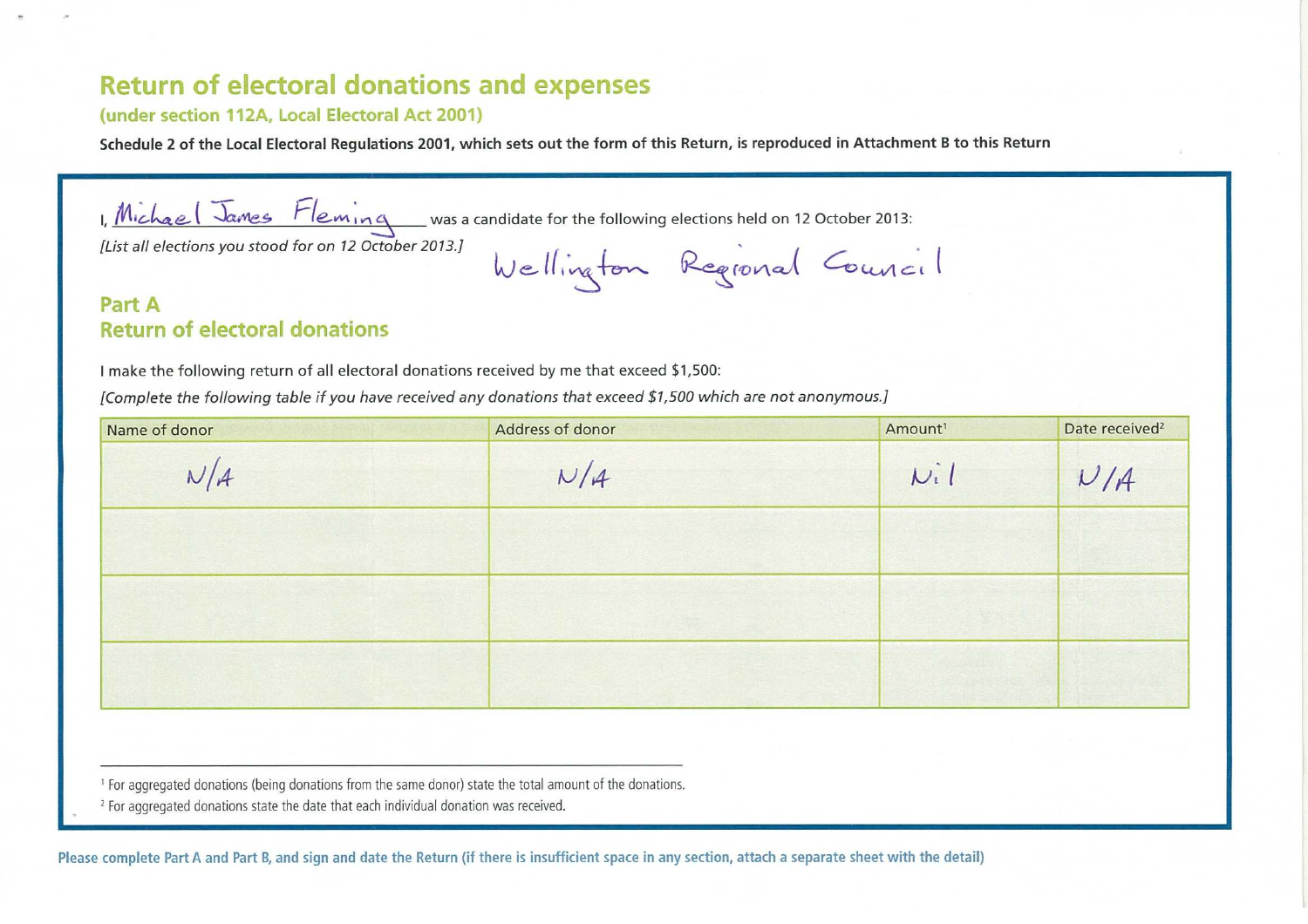*[If any of your donations are funded from contributions that on their own or when aggregated with other contributions by the contributor to the donation exceed \$1,500, please also complete the following table.]* 

| Name of contributor | Address of contributor | Total amount of contributor's<br>contribution made in relation to<br>donation |
|---------------------|------------------------|-------------------------------------------------------------------------------|
| N/A                 | N/A                    | $N_{i}$                                                                       |
|                     |                        |                                                                               |
|                     |                        |                                                                               |

*[Complete the following table if you have received any anonymous donations that exceed \$1,500.]* 

| Date received | <b>Amount of donation</b> | Campaign to which donation designated | Amount paid to Electoral Officer<br>and date payment made |
|---------------|---------------------------|---------------------------------------|-----------------------------------------------------------|
| N/H           | $N_i$                     | N/A                                   | $N_i/$                                                    |
|               |                           |                                       |                                                           |
|               |                           |                                       |                                                           |

Please complete Part A and Part B, and sign and date the Return (if there is insufficient space in any section, attach a separate sheet with the detail)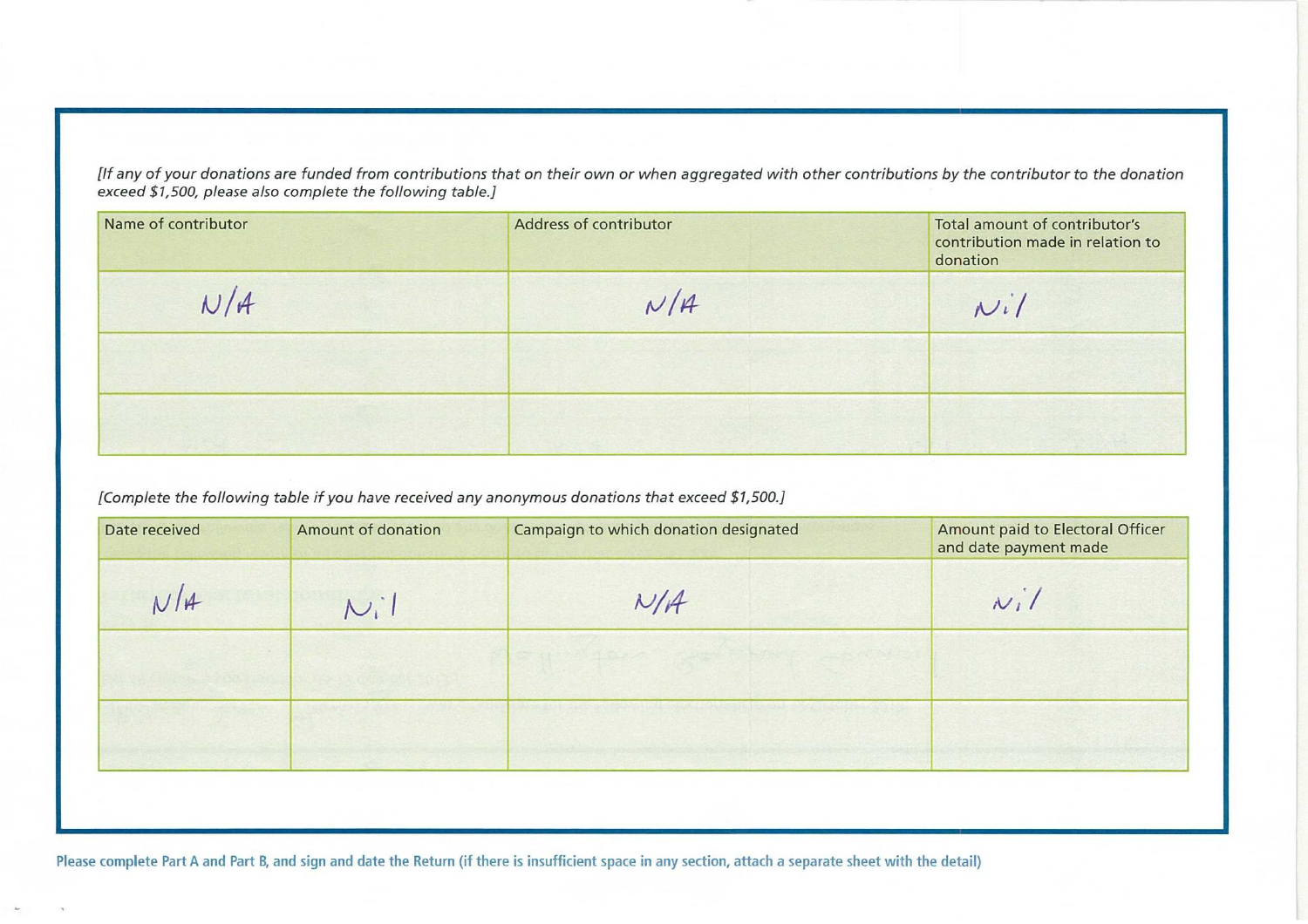## Part B **Return of electoral expenses**

I make the following return of all electoral expenses incurred by me:

| Name and description of person or body of persons to whom<br>sum paid <sup>3</sup> | Reason for expense | Total expense paid (GST incl.) |
|------------------------------------------------------------------------------------|--------------------|--------------------------------|
| N/A                                                                                | N/A                | $N_i/$                         |
|                                                                                    |                    |                                |
|                                                                                    |                    |                                |
|                                                                                    |                    |                                |
|                                                                                    |                    |                                |
|                                                                                    |                    |                                |

 $\frac{1}{3}$  Sums paid for radio broadcasting, television broadcasting, newspaper advertising, posters, pamphlets, etc, must be set out separately and under separate headings.  $k_i/1-\sqrt{4}$ 

Please complete Part A and Part B, and sign and date the Return (if there is insufficient space in any section, attach a separate sheet with the detail)